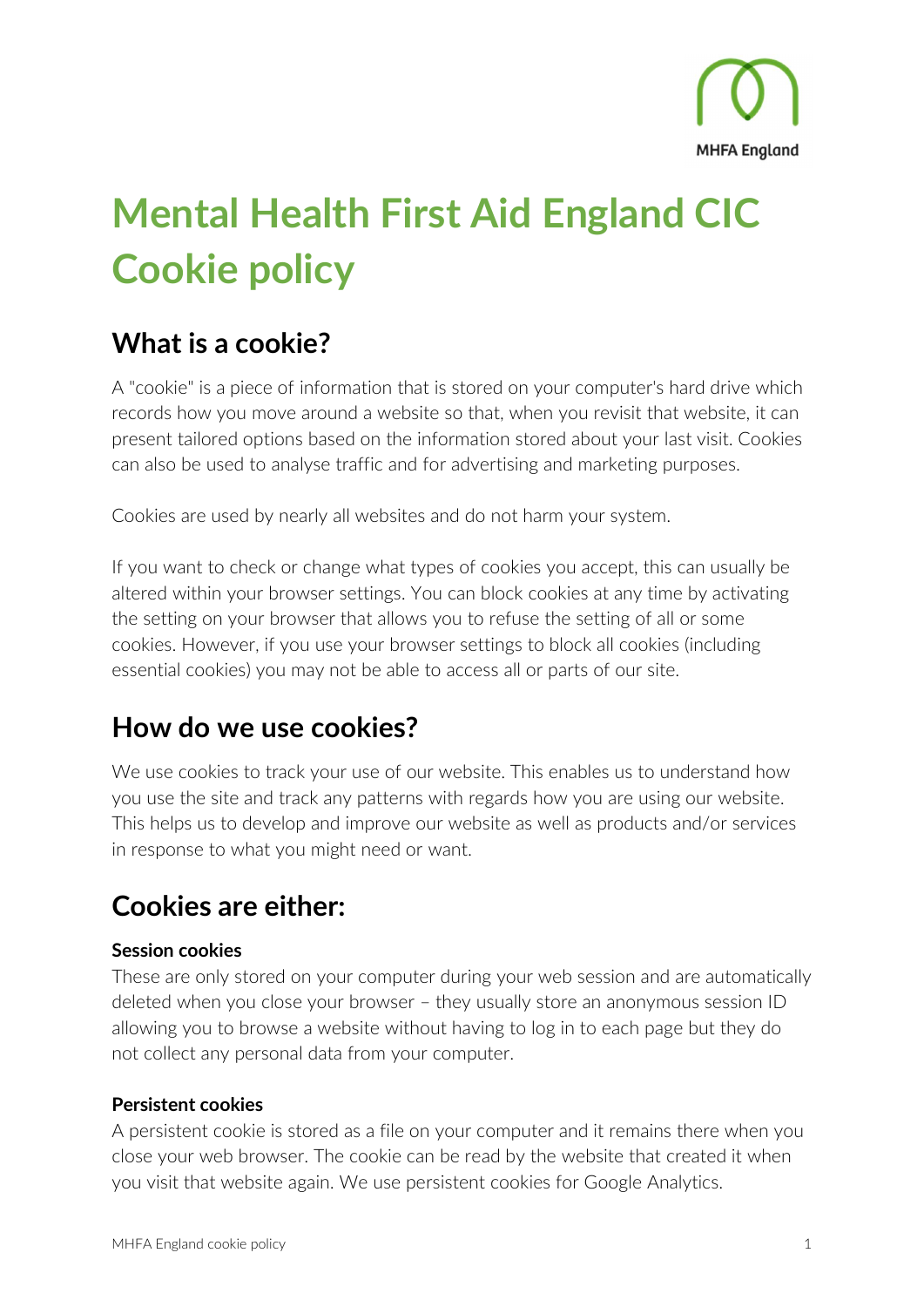

### Cookies can also be categorised as follows:

#### Strictly necessary cookies

These cookies are essential to enable you to use the website effectively, such as when buying a product and/or service, and therefore cannot be turned off. Without these cookies, the services available to you on our website cannot be provided. These cookies do not gather information about you that could be used for marketing or remembering where you have been on the internet.

#### Performance cookies

These cookies enable us to monitor and improve the performance of our website. For example, they allow us to count visits, identify traffic sources and see which parts of the site are most popular.

#### Functionality cookies

These cookies allow our website to remember choices you make and provide enhanced features. For instance, we may be able to provide you with news or updates relevant to the services you use. They may also be used to provide services you have requested such as viewing a video or commenting on a blog. The information these cookies collect is usually anonymised.

#### Targeting/marketing cookies

These cookies and similar technologies gather information about your browsing habits. They remember that you've visited a website and share this information with other organisations, such as advertisers and platforms on which we advertise. These cookies help us decide which of our products, services and offers may be relevant for you. The information collected is used to improve the effectiveness of our advertising activity, and to personalise the content and messages that we send to you.

#### Social media cookies

Social media cookies are used to share content on social media platforms and help link activity between a website and third-party sharing platforms. These cookies allow you to share what you've been doing on the website on social media such as Facebook and Twitter. We do not control social media cookies and they do not allow us to gain access to your social media accounts. Please refer to the relevant social media platform's privacy policies for information about their cookies.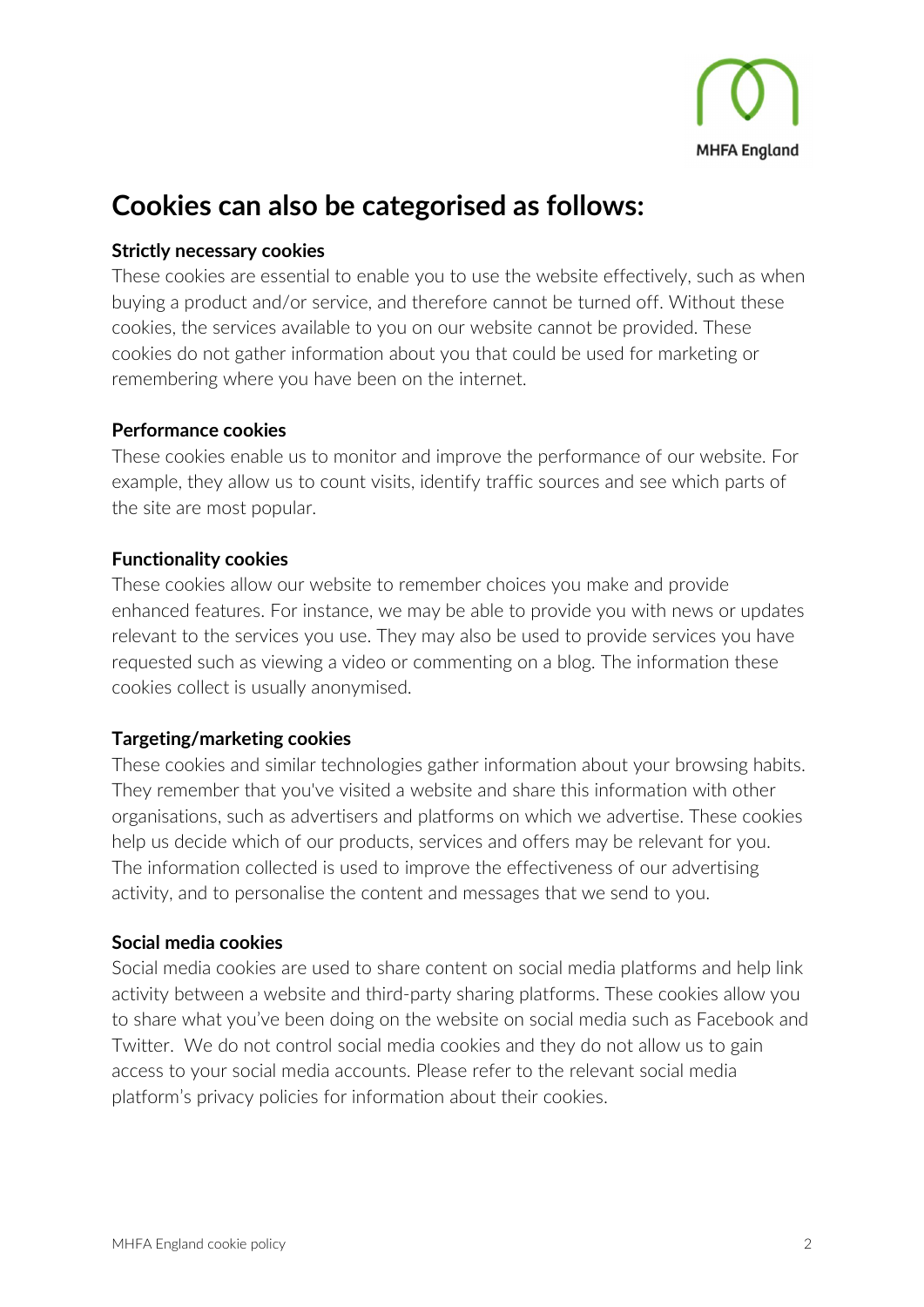

#### Third-party cookies

Third-party cookies are set by a domain other than the one the user is visiting. This typically occurs when the website incorporates elements from other sites, such as images, social media plugins or advertising. When the browser or other software fetches these elements from the other sites, they can set cookies as well. We don't control the setting of these cookies, so please check the third-party websites for more information about their cookies and how to manage them.

#### Google Analytics

This website uses Google Analytics and Google marketing platform, a web analytics service provided by Google, Inc. ("Google"). Google Analytics uses cookies to help the website operators analyse how users use the site to compile usage reports and to help us improve the site. Google may also transfer this information to third parties where required to do so by law, or where such third parties process the information on Google's behalf.

## How do I disable cookies?

If you want to disable cookies you need to change your website browser settings to reject cookies. How you can do this will depend on the browser you use. Further details on how to disable cookies for the most popular browsers are set out below:

#### For Microsoft Internet Explorer

Choose the menu "Tools" then "Internet Options" Click on the "Privacy" tab Under "Settings" select "Advanced" and choose relevant cookie setting

#### For Microsoft Edge

Choose "Settings" Under "Privacy & Security" click on cookies options

#### For Google Chrome

Choose Settings> Advanced Under "Privacy and security" click "Content Settings/Site settings" Click "Cookies and site data"

#### For Safari

Choose "Preferences" > "Privacy" Click on "Remove all Website Data"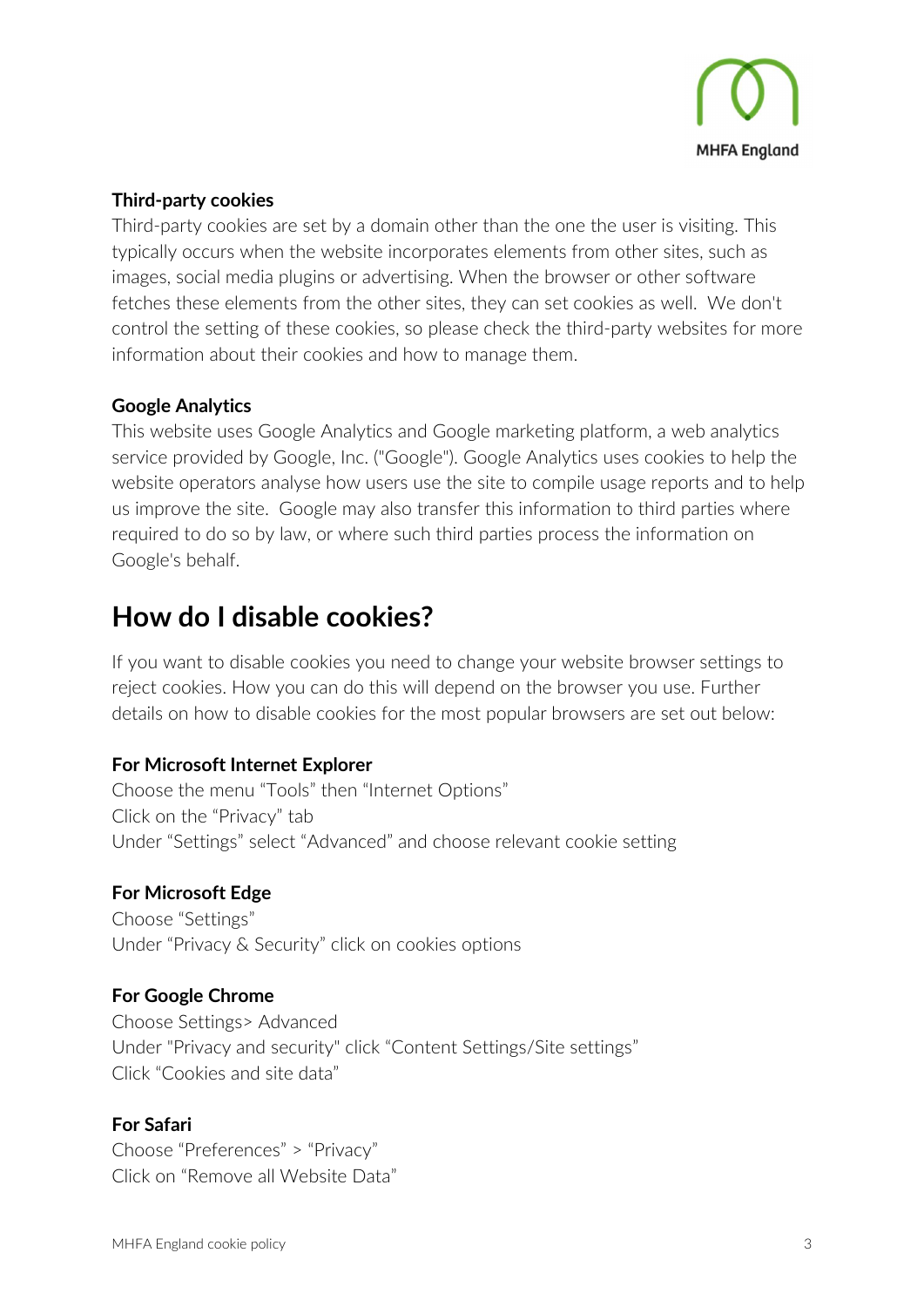

#### For Mozilla Firefox

Choose the menu "Tools" then "Options" Click on the icon "Privacy & Security" Find the menu "Cookies & Site Data" and select the relevant options

#### For newer versions of Opera

Choose the menu and then click "Settings" Open the "Privacy & Security" tab Under Privacy click "Clear browsing data"

Please note if you use your browser settings to block all cookies (including essential cookies) you may not be able to access all parts of our site.

For more information about how to disable cookies in your browser please visit allaboutcookies.org.

### List of cookies on our site

Here's a list of the main cookies we use, and what we use them for.

#### Strictly necessary cookies

| Provider        | Cookie Name              | Purpose                       | Expiry  |
|-----------------|--------------------------|-------------------------------|---------|
| juicer.io       | cfduid                   | Used by the content           | 1 year  |
|                 |                          | network, Cloudflare,          |         |
|                 |                          | to identify trusted           |         |
|                 |                          | web traffic                   |         |
| mhfaengland.org | ARRAffinity              | Session<br>Used to distribute |         |
|                 |                          | traffic to the website        |         |
|                 |                          | on several servers in         |         |
|                 |                          | order to optimise             |         |
|                 |                          | response times                |         |
| mhfaengland.org | <b>ASP.NET SessionId</b> | Preserves the visitor's       | Session |
|                 |                          | session state across          |         |
|                 |                          | page requests                 |         |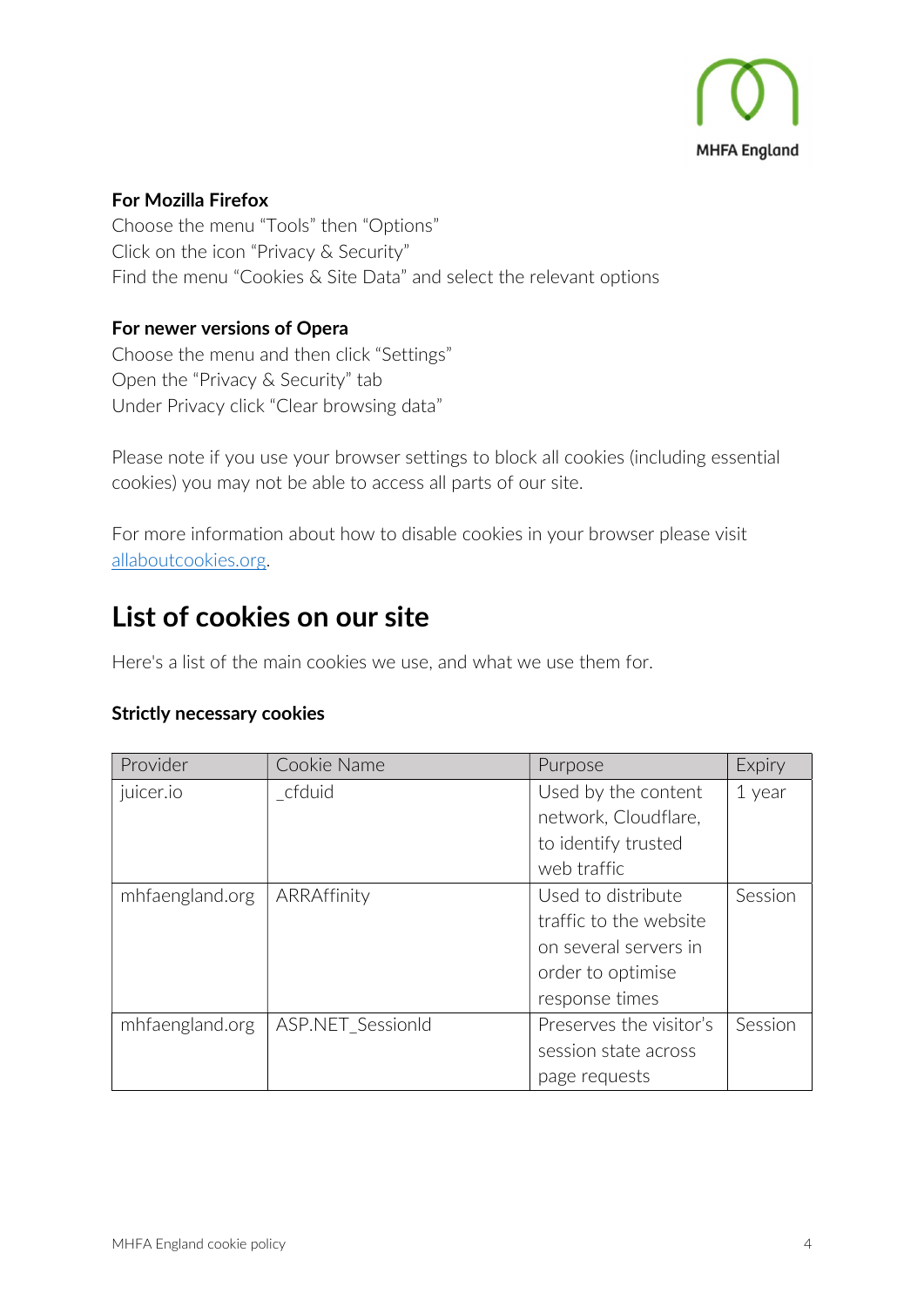

### Performance/functionality cookies

| Provider        | Cookie Name                        | Purpose         | Expiry     |
|-----------------|------------------------------------|-----------------|------------|
| mhfaengland.org | _\$Maps_centerLatitude_expiration  | Used in context | Persistent |
|                 |                                    | with the        |            |
|                 |                                    | website's map   |            |
|                 |                                    | integration     |            |
| mhfaengland.org | _\$Maps_centerLongitude_expiration | Used in context | Persistent |
|                 |                                    | with the        |            |
|                 |                                    | website's map   |            |
|                 |                                    | integration     |            |
| mhfaengland.org | _\$Maps_zoom_expiration            | Used in context | Persistent |
|                 |                                    | with the        |            |
|                 |                                    | website's map   |            |
|                 |                                    | integration     |            |
| mhfaengland.org | centerLatitude                     | Used in context | Persistent |
|                 |                                    | with the        |            |
|                 |                                    | website's map   |            |
|                 |                                    | integration     |            |
| mhfaengland.org | centerLongitude                    | Used in context | Persistent |
|                 |                                    | with the        |            |
|                 |                                    | website's map   |            |
|                 |                                    | integration     |            |
| mhfaengland.org | zoom                               | Used in context | Persistent |
|                 |                                    | with the        |            |
|                 |                                    | website's map   |            |
|                 |                                    | integration     |            |
| Issuu.com       | $_{\text{qca}}$                    | Collects data   | 1 year     |
|                 |                                    | on the user's   |            |
|                 |                                    | visits to the   |            |
|                 |                                    | website, such   |            |
|                 |                                    | as number of    |            |
|                 |                                    | visits, average |            |
|                 |                                    | time spent on   |            |
|                 |                                    | the website     |            |
|                 |                                    | and what pages  |            |
|                 |                                    | have been       |            |
|                 |                                    | loaded with the |            |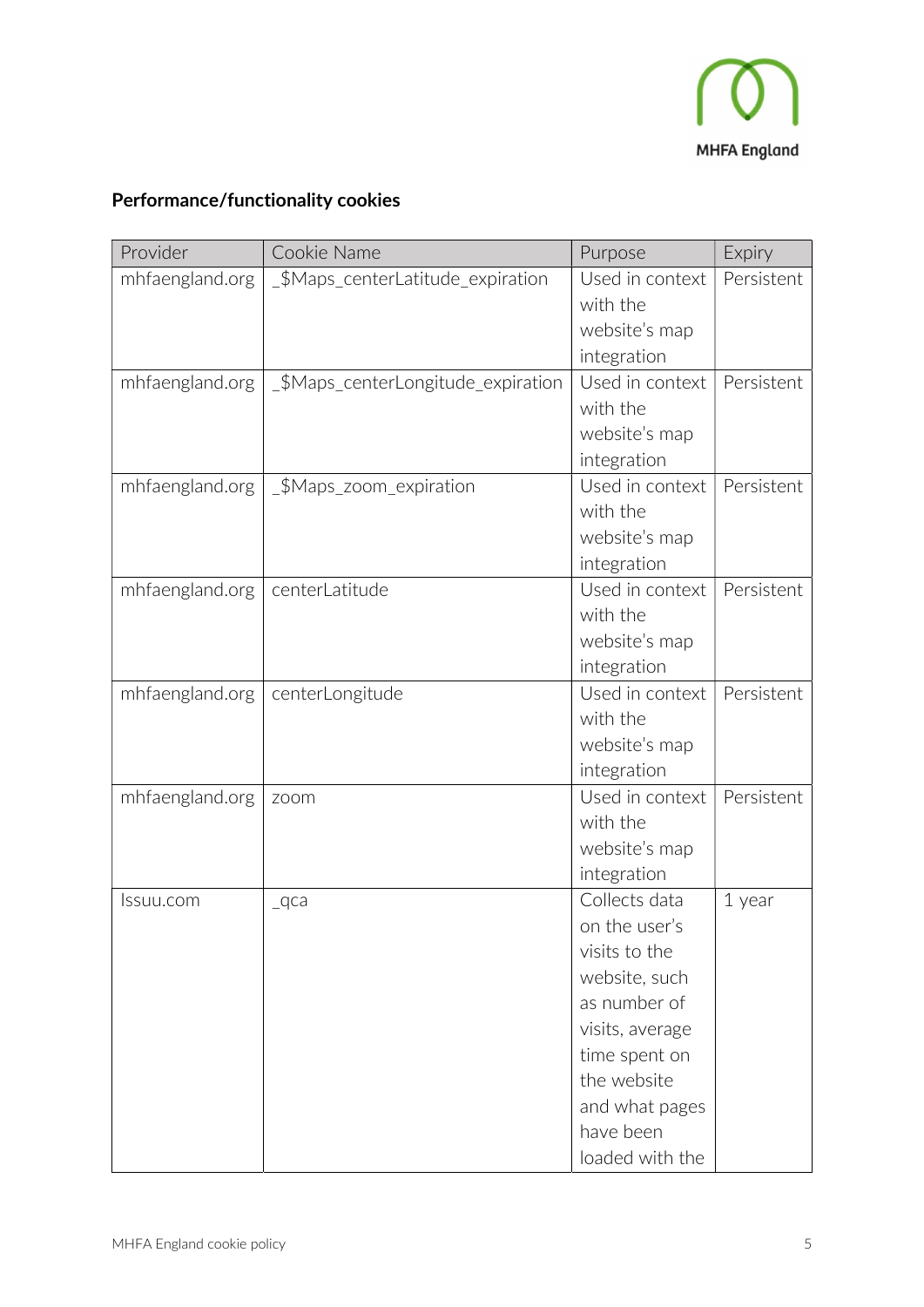

|                 |                  | purpose of       |         |
|-----------------|------------------|------------------|---------|
|                 |                  | gathering        |         |
|                 |                  | reports for      |         |
|                 |                  | optimising the   |         |
|                 |                  | website          |         |
|                 |                  | content          |         |
| mhfaengland.org | $_{\text{g}a}$   | Registers a      | 2 years |
|                 |                  | unique ID that   |         |
|                 |                  | is used to       |         |
|                 |                  | generate         |         |
|                 |                  | statistical data |         |
|                 |                  | on how the       |         |
|                 |                  | visitor uses the |         |
|                 |                  | web site.        |         |
| mhfaengland.org | $\_$ gat         | Used by          | 1 day   |
|                 |                  | Google           |         |
|                 |                  | Analytics to     |         |
|                 |                  | throttle request |         |
|                 |                  | rate             |         |
| mhfaengland.org | $\_gid$          | Registers a      | 1 day   |
|                 |                  | unique ID that   |         |
|                 |                  | is used to       |         |
|                 |                  | generate         |         |
|                 |                  | statistical data |         |
|                 |                  | on how the       |         |
|                 |                  | visitor uses the |         |
|                 |                  | website          |         |
| e.issuu.com     | sessionStartTime | Used to          | Session |
|                 |                  | determine        |         |
|                 |                  | when the         |         |
|                 |                  | visitor last     |         |
|                 |                  | visited the      |         |
|                 |                  | different        |         |
|                 |                  | subpages on      |         |
|                 |                  | the website.     |         |
|                 |                  | The cookie also  |         |
|                 |                  | sets a           |         |
|                 |                  | timestamp for    |         |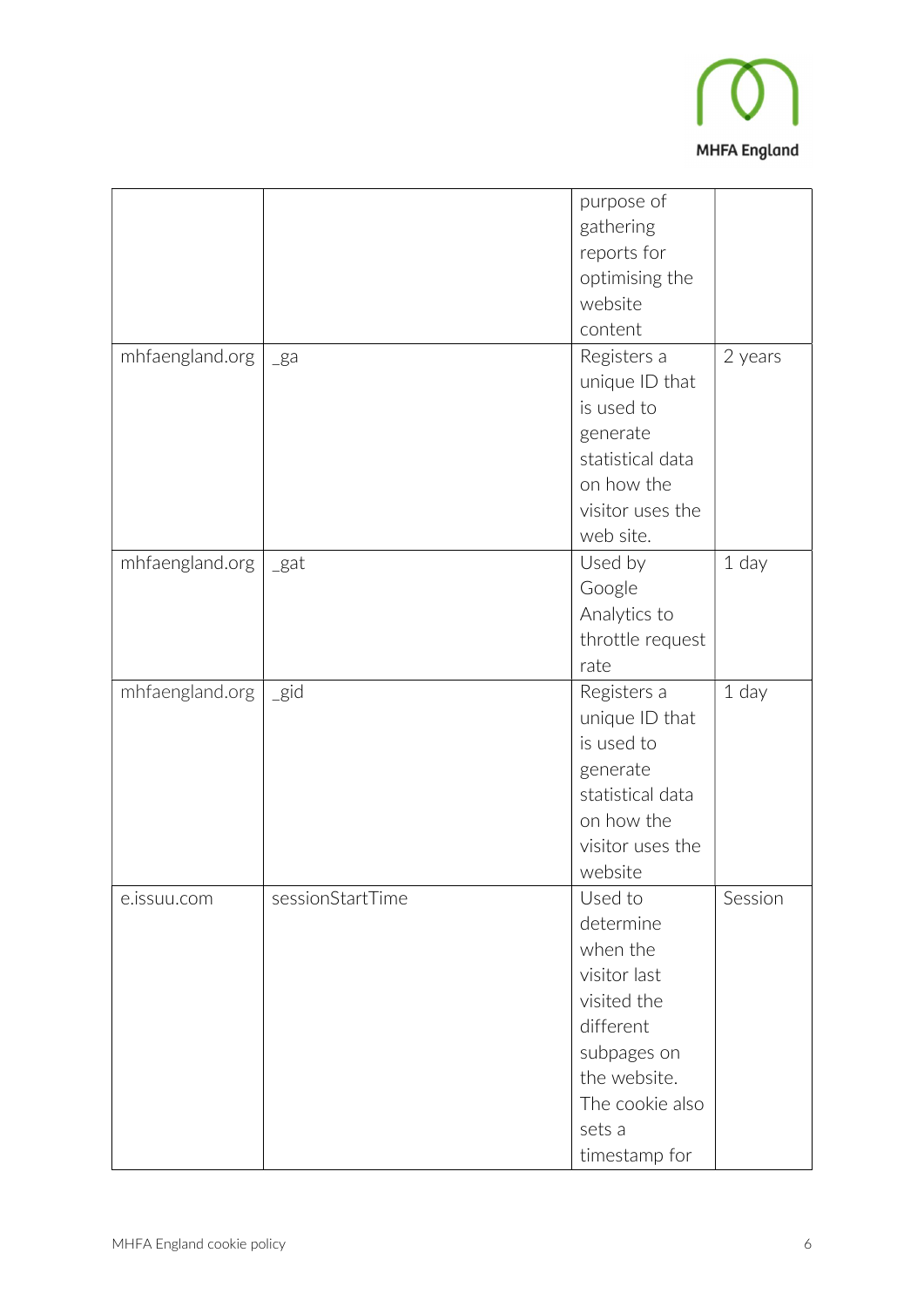

|             |                                              | when the        |          |
|-------------|----------------------------------------------|-----------------|----------|
|             |                                              | session started |          |
|             | mhfaengland.org   ContextLanguageCode        | User            | Session  |
|             |                                              | authentication  |          |
|             | mhfaengland.org   Dynamics365PortalAnalytics | User            | 3 months |
|             |                                              | authentication  |          |
| e.issuu.com | sessionPageNumbers                           | Unclassified    | Session  |

### Targeting/marketing cookies

| Provider        | Cookie name | Purpose            | Expiry     |
|-----------------|-------------|--------------------|------------|
| mhfaengland.org | atuvc       | Updates the        | 13 months  |
|                 |             | counter of a       |            |
|                 |             | websites social    |            |
|                 |             | sharing features   |            |
| mhfaengland.org | atuvs       | Ensures that the   | $1$ day    |
|                 |             | updated counter is |            |
|                 |             | displayed to the   |            |
|                 |             | user if a page is  |            |
|                 |             | shared with the    |            |
|                 |             | social sharing     |            |
|                 |             | service, AddThis   |            |
| mhfaengland.org | at.cww      | Used by the social | Persistent |
|                 |             | sharing platform   |            |
|                 |             | AddThis            |            |
| bing.com        | $_EDGE_S$   | Collects           | Session    |
|                 |             | information on     |            |
|                 |             | visitor behaviour  |            |
|                 |             | on multiple        |            |
|                 |             | websites. This     |            |
|                 |             | information is     |            |
|                 |             | used on the        |            |
|                 |             | website, in order  |            |
|                 |             | to optimise the    |            |
|                 |             | relevance of       |            |
|                 |             | advertisement      |            |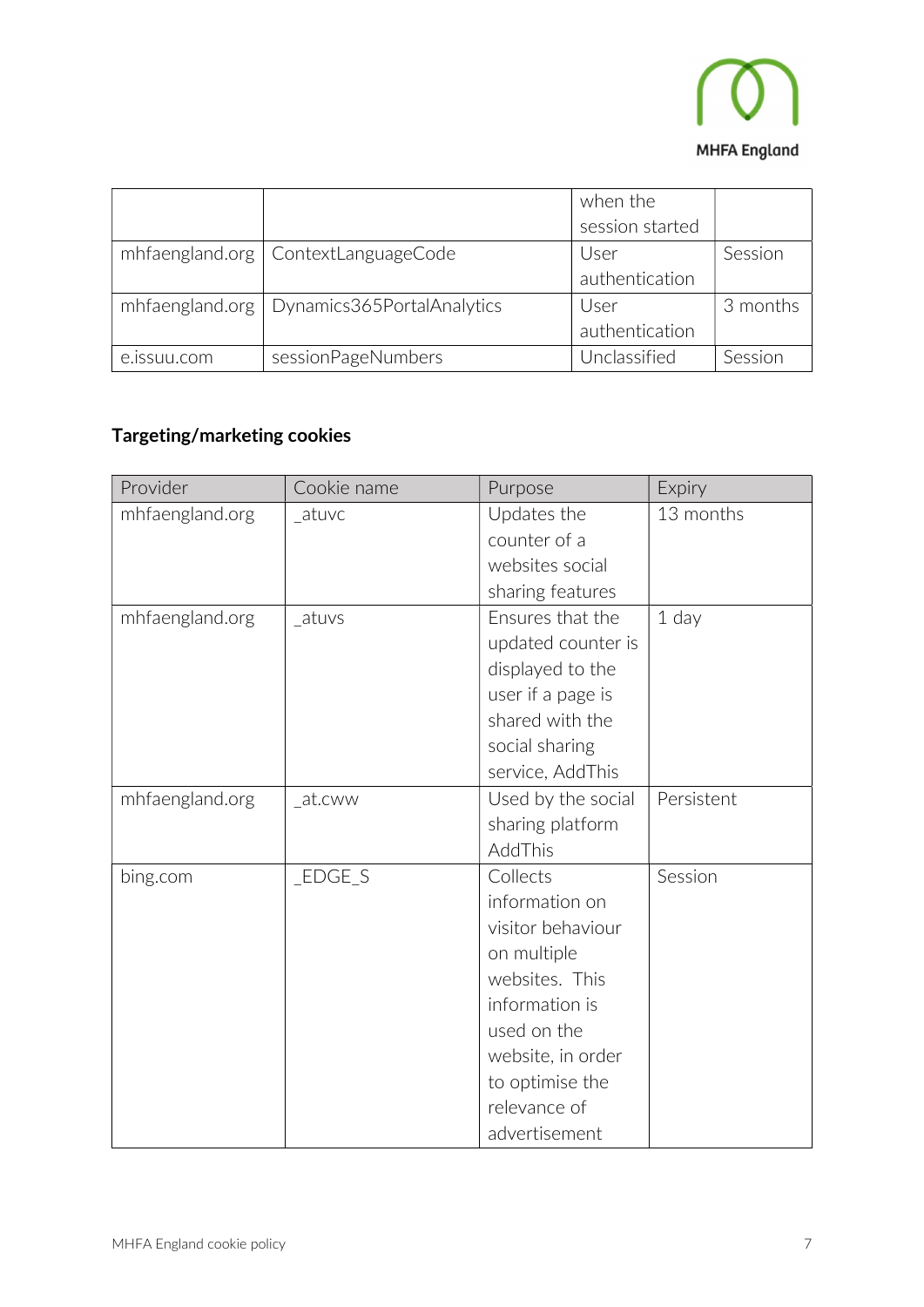

| bing.com        | _EDGE_V           | These cookies are   | 1 year     |
|-----------------|-------------------|---------------------|------------|
|                 |                   | used by             |            |
|                 |                   | embedded Bing       |            |
|                 |                   | maps on the site.   |            |
|                 |                   | Used to improve     |            |
|                 |                   | performance of      |            |
|                 |                   | marketing content.  |            |
| bing.com        | $\_SS$            | These cookies are   | Session    |
|                 |                   | used by             |            |
|                 |                   | embedded Bing       |            |
|                 |                   | maps on the site.   |            |
|                 |                   |                     |            |
|                 |                   | Used to improve     |            |
|                 |                   | performance of      |            |
|                 |                   | marketing content.  |            |
| mhfaengland.org | at-lojson-cache-# | Used by the social  | Persistent |
|                 |                   | sharing platform    |            |
|                 |                   | AddThis             |            |
| mhfaengland.org | at-rand           | Used by the social  | Persistent |
|                 |                   | sharing platform    |            |
|                 |                   | AddThis             |            |
| youtube.com     | GPS               | Registers a unique  | 1 day      |
|                 |                   | ID on mobile        |            |
|                 |                   | devices to enable   |            |
|                 |                   | tracking based on   |            |
|                 |                   | geographical GPS    |            |
|                 |                   | location            |            |
| doubleckick.net | <b>IDE</b>        | Used to register    | 1 year     |
|                 |                   | and report the      |            |
|                 |                   | website user's      |            |
|                 |                   | actions after       |            |
|                 |                   | viewing or clicking |            |
|                 |                   | one of the          |            |
|                 |                   | advertiser's ads    |            |
|                 |                   | with the purpose    |            |
|                 |                   | of measuring the    |            |
|                 |                   | efficacy of an ad   |            |
|                 |                   | and to present      |            |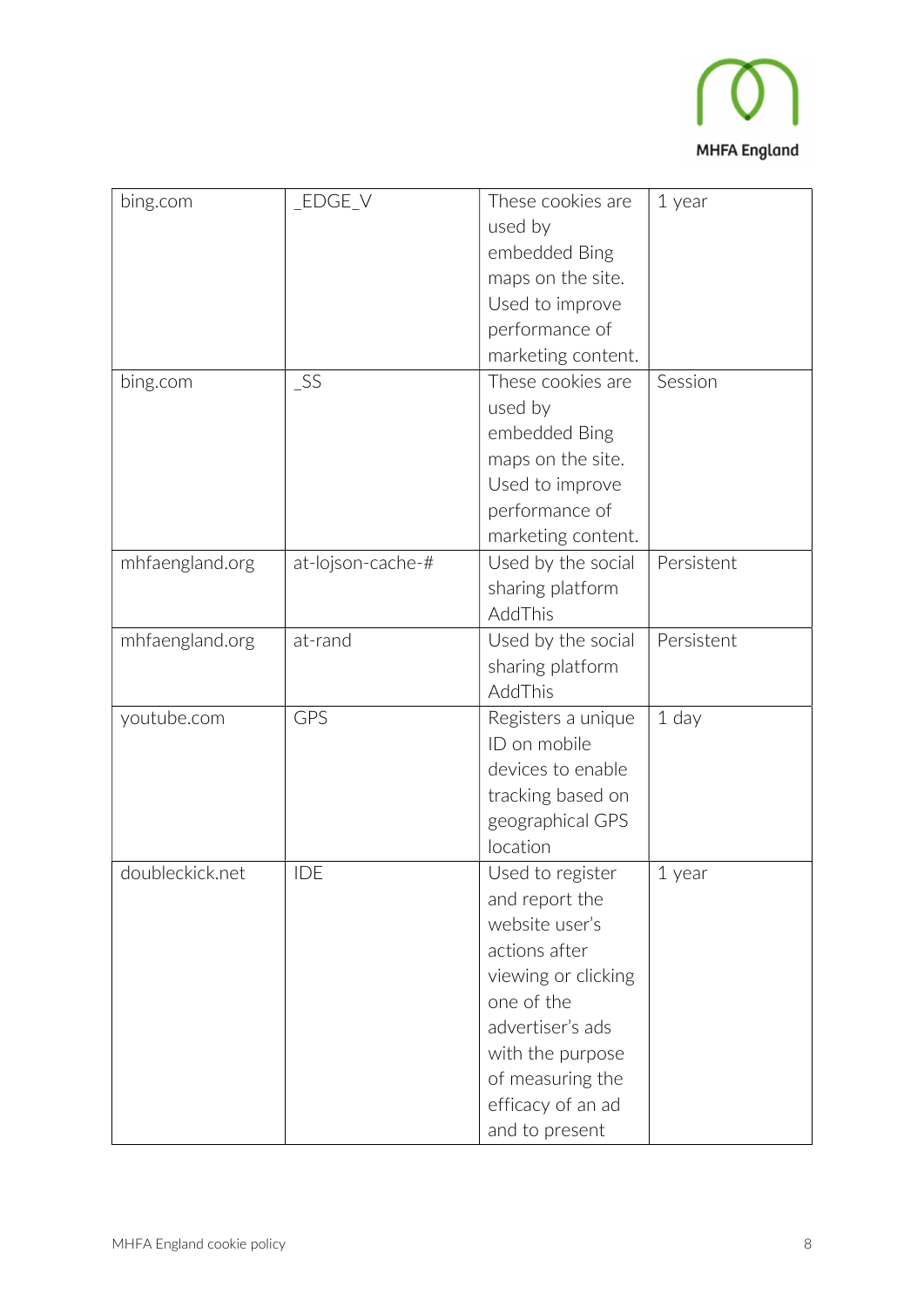

|                   |             | targeted ads to      |           |
|-------------------|-------------|----------------------|-----------|
|                   |             | the user             |           |
| issuu.com         | iutk        | Recognises the       | 10 years  |
|                   |             | user's device and    |           |
|                   |             | what Issuu           |           |
|                   |             | documents have       |           |
|                   |             | been read            |           |
| pingback.isuu.com | iutk        | Collects             | Session   |
|                   |             | information on       |           |
|                   |             | visitor behaviour    |           |
|                   |             | on multiple          |           |
|                   |             | websites. This       |           |
|                   |             | information is       |           |
|                   |             | used on the          |           |
|                   |             | website, in order    |           |
|                   |             | to optimise the      |           |
|                   |             | relevance of         |           |
|                   |             | advertisement        |           |
| addthis.com       | loc         | Geolocation,         | 13 months |
|                   |             | which is used to     |           |
|                   |             | help providers       |           |
|                   |             | determine how        |           |
|                   |             | users who share      |           |
|                   |             | information with     |           |
|                   |             | each other are       |           |
|                   |             | geographically       |           |
|                   |             | located              |           |
| quantserve.com    | mc          | Collects data on     | 13 months |
|                   |             | the user's visits to |           |
|                   |             | the website, such    |           |
|                   |             | as what pages        |           |
|                   |             | have been loaded.    |           |
|                   |             | The registered       |           |
|                   |             | data is used for     |           |
|                   |             | targeted ads         |           |
| bing.com          | <b>MUID</b> | Used widely by       | 1 year    |
|                   |             | Microsoft as a       |           |
|                   |             | unique user ID.      |           |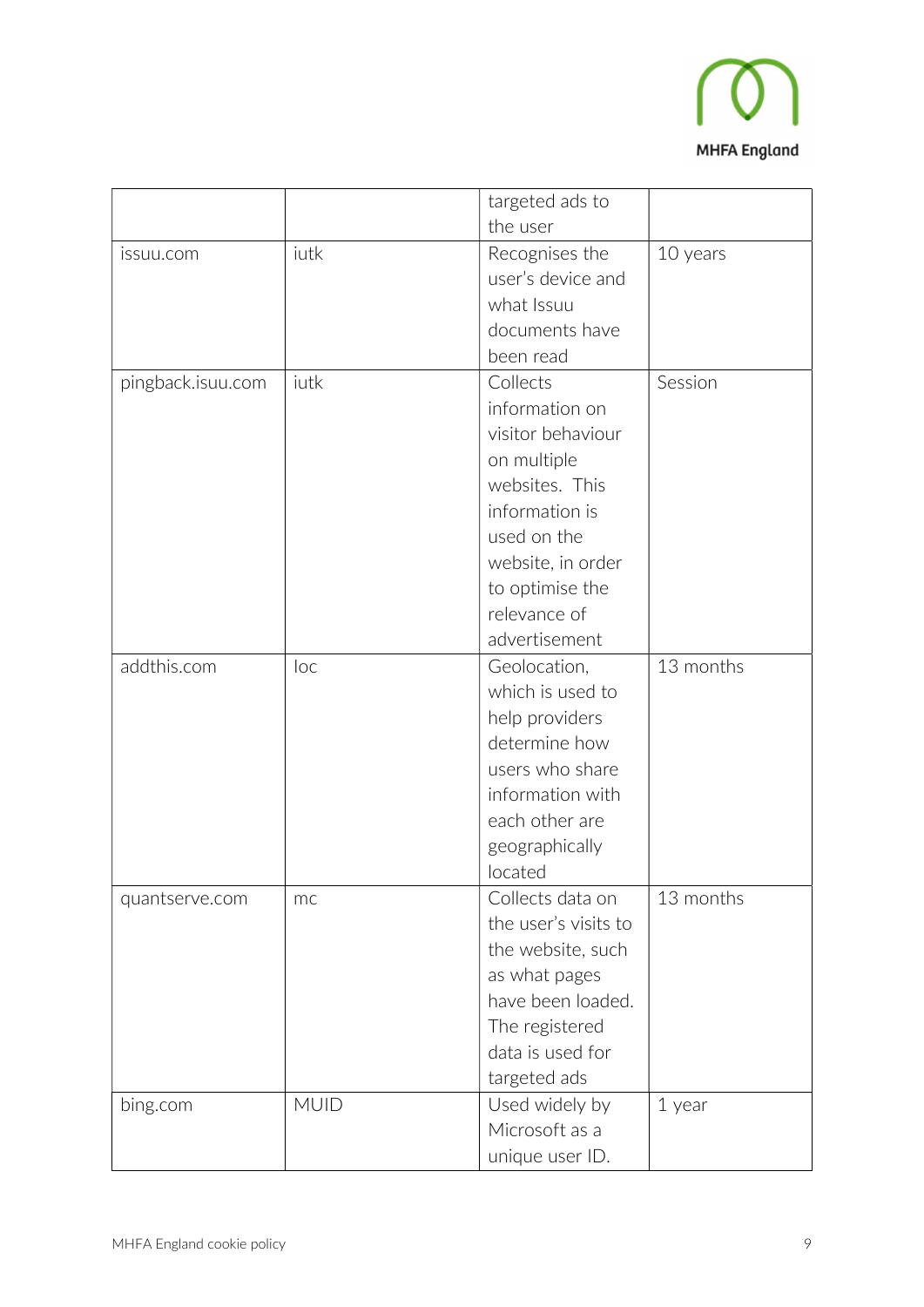

|                 |              | Enables user         |          |
|-----------------|--------------|----------------------|----------|
|                 |              | tracking by          |          |
|                 |              | synchronising the    |          |
|                 |              | ID across many       |          |
|                 |              | Microsoft domains    |          |
| bing.com        | <b>MUIDB</b> | Registers data on    | 1 year   |
|                 |              | visitors from        |          |
|                 |              | multiple visits and  |          |
|                 |              | on multiple          |          |
|                 |              | websites. This       |          |
|                 |              | information is       |          |
|                 |              | used to measure      |          |
|                 |              | the efficiency on    |          |
|                 |              | advertisements on    |          |
|                 |              | websites             |          |
| youtube.com     | PREF         | Registers a unique   | 8 months |
|                 |              | ID that is used by   |          |
|                 |              | Google to keep       |          |
|                 |              | statistics of how    |          |
|                 |              | the visitor uses     |          |
|                 |              | YouTube videos       |          |
|                 |              | across different     |          |
|                 |              | websites             |          |
| doubleclick.net | r/collect    | Used to send data    | Session  |
|                 |              | to Google            |          |
|                 |              | Analytics about      |          |
|                 |              | the visitor's device |          |
|                 |              | and behaviour. It    |          |
|                 |              | tracks the visitor   |          |
|                 |              | across devices and   |          |
|                 |              | marketing            |          |
|                 |              | channels             |          |
| bing.com        | <b>SRCHD</b> | Used for Bing Ads    | 1 year   |
|                 |              | to advertise online  |          |
|                 |              | and to allow user    |          |
|                 |              | tracking             |          |
| bing.com        | SRCHUID      | Used for Bing Ads    | 1 year   |
|                 |              | to advertise online  |          |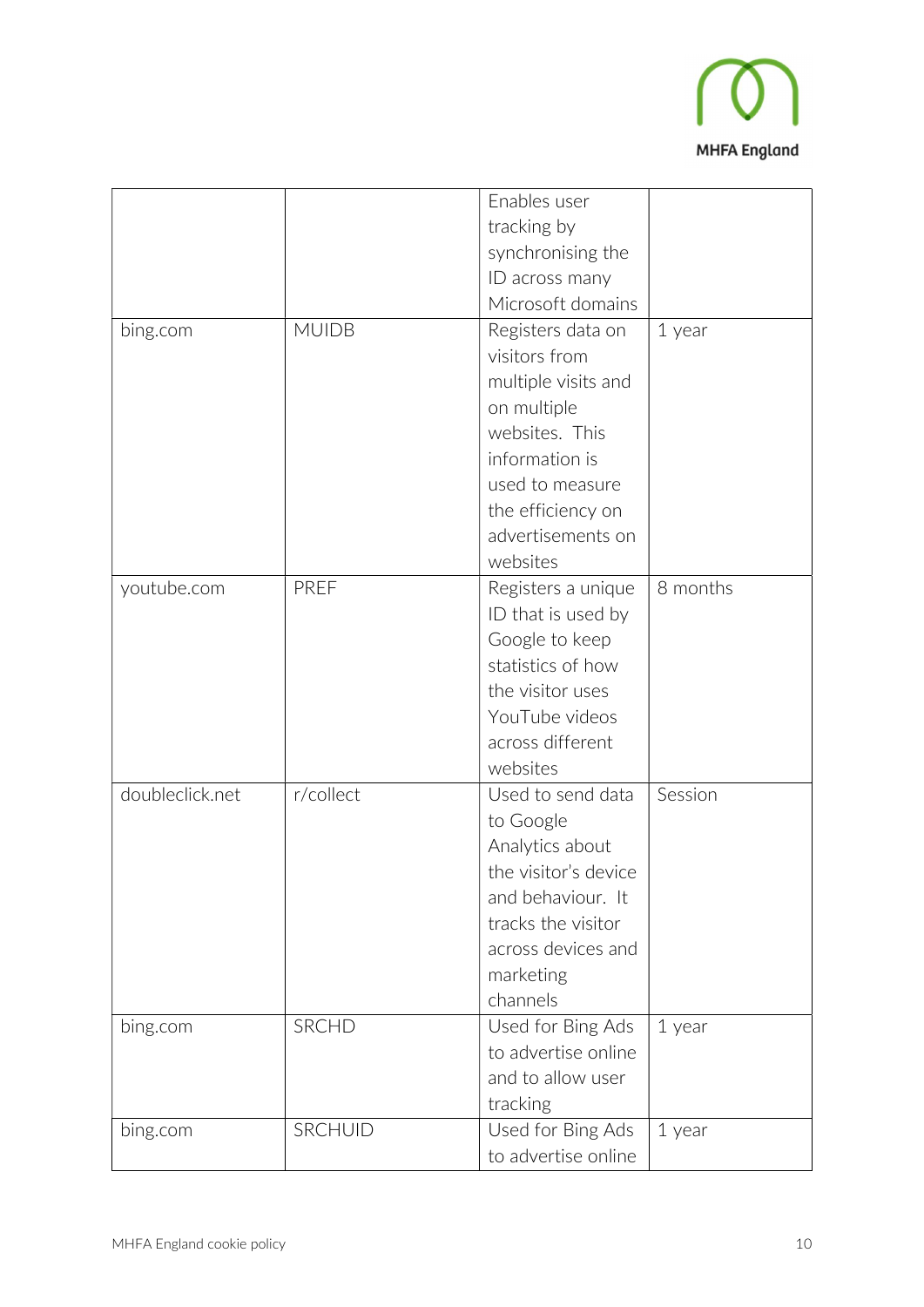

|                 |                    | and to allow user   |            |
|-----------------|--------------------|---------------------|------------|
|                 |                    | tracking            |            |
| bing.com        | <b>SRCHUSR</b>     | Used for Bing Ads   | 1 year     |
|                 |                    | to advertise online |            |
|                 |                    | and to allow user   |            |
|                 |                    | tracking            |            |
| doubleclick.net | test_cookie        | Used to check if    | 1 day      |
|                 |                    | the user's browser  |            |
|                 |                    | supports cookies    |            |
| addthis.com     | <b>UVC</b>         | Detects how often   | 13 months  |
|                 |                    | the social sharing  |            |
|                 |                    | service, AddThis,   |            |
|                 |                    | encounters the      |            |
|                 |                    | same user           |            |
| youtube.com     | VISITOR_INFO1_LIVE | Tries to estimate   | $179$ days |
|                 |                    | the user's          |            |
|                 |                    | bandwidth on        |            |
|                 |                    | pages with          |            |
|                 |                    | integrated          |            |
|                 |                    | YouTube videos      |            |
| addthis.com     | xtc                | Registers the       | 13 months  |
|                 |                    | user's sharing of   |            |
|                 |                    | content via social  |            |
|                 |                    | media               |            |
| youtube.com     | <b>YSC</b>         | Registers a unique  | Session    |
|                 |                    | ID the keep         |            |
|                 |                    | statistics of what  |            |
|                 |                    | videos from         |            |
|                 |                    | YouTube the user    |            |
|                 |                    | has seen            |            |
| youtube.com     | yt-remote-cast-    | Stores the user's   | Session    |
|                 | installed          | video player        |            |
|                 |                    | preferences using   |            |
|                 |                    | embedded            |            |
|                 |                    | YouTube video       |            |
| youtube.com     | yt-remote-         | Stores the user's   | Persistent |
|                 | connected-devices  | video player        |            |
|                 |                    | preferences using   |            |